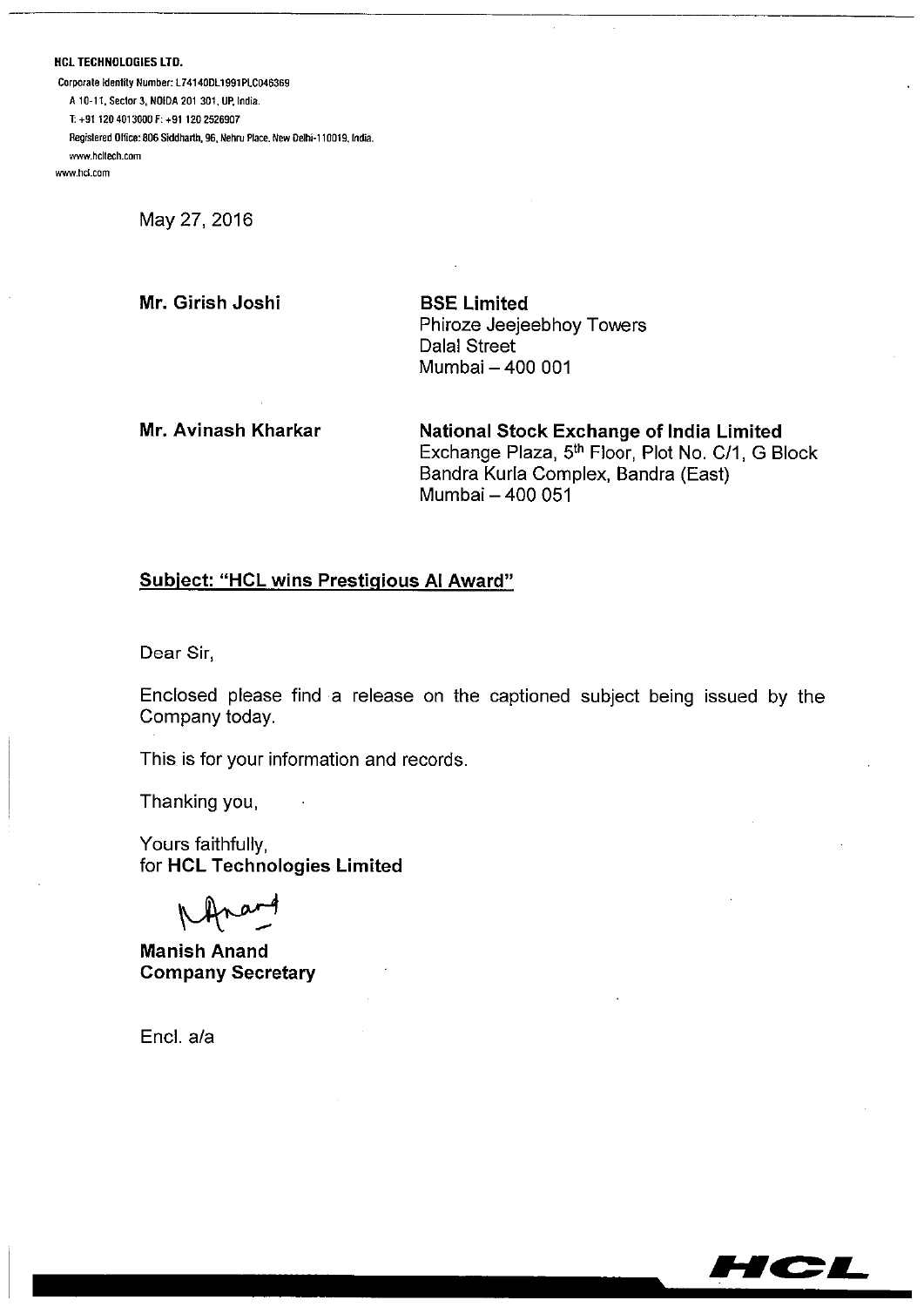

# **HCL wins Prestigious AI Award**

*Crowned for Best innovation in Natural Language Processing at AIconics Awards*

**Noida, India and London, United Kingdom, May 27th 2016 –** [HCL Technologies,](http://www.hcltech.com/) a leading global IT services company, has been named the winner of the Best Innovation in Natural Language Processing (NLP) award at the AIconics Awards. [The AIconics](http://theaiconics.com/) are the world's only independently judged awards celebrating the drive, innovation and hard work in the international Artificial Intelligence Community organised by [AIBusiness](http://aibusiness.org/) and was hosted during [The AI Summit](http://theaisummit.com/) on the 5<sup>th</sup> May. HCL was also named as a finalist in the Best Intelligent Assistant category, which showcases companies making ground-breaking advancements in virtual assistants and advanced voice/text recognition capabilities.

This year's awards featured 5 categories, recognising industry leaders across a broad spectrum of AI technologies. In winning the Best Innovation in NLP award, the AIconics Awards judges recognised that HCL is ahead of the curve when it comes to NLP, at a time when many businesses are looking towards productivity and automation of roles and tasks.

The driving force behind HCL's success at the AIconics Awards is [HCL DryICE](http://www.hcltech.com/it-infrastructure-management/automation_and_orchestration), the company's innovative autonomics & orchestration framework. Enabling more than 40 micro services from a single platform, HCL DryICE is benefiting HCL's customers across Digital and Next-Generation IT and IoT projects. HCL's holistic NLP offering covers text extraction, grammar understanding, matching of situations to actions, external knowledge patterns and algorithms around emotion & tone analysis, voice processing and other functions.

**Kaylan Kumar, Executive Vice President at HCL Technologies**, said: "We are delighted to have been recognised for our pioneering work in the AI space. This award gives testimony to the innovation and pragmatic implementation of Natural Language Processing in the 21<sup>st</sup> Century Enterprise. Our DryICE platform is at the cutting edge of this innovation, with such functionality being embedded in many of the micro services we deliver."

**Daniel Pitchford, Director at AI Business added**: "We are dedicated to championing brilliance and innovation in the field of practical AI, focusing specifically on how the technology can be used within an enterprise. HCL Technologies has certainly demonstrated a fantastic innovation when it comes to NLP; we congratulate HCL on its achievements and look forward to seeing more developments on the horizon."

HCL DryICE enables 21st [Century Enterprises](http://www.hcltech.com/21st-century-enterprise/) to act with the same agility as a start-up, while delivering like a lean enterprise. Taking human-to-human and human-to-machine interaction patterns HCL has applied its core NLP capability across its cognitive service desk, intelligent tech support and robotic process automation domains.

### **About HCL Technologies**

HCL Technologies is a leading global IT services company working with clients in areas that impact and redefine the core of their businesses. Since its emergence on global landscape after its IPO in 1999 and listing in 2000, HCL Technologies, along with its subsidiaries, today operates out of 32 countries and has consolidated revenues of US\$ 6.2 billion, for 12 Months ended 31st March, 2016. For the 21st Century Enterprise, HCL focuses on business model transformation, underlined by innovation and value creation, offering an integrated portfolio of services including BEYONDigital, IoT WoRKS, Engineering Services Outsourcing and Next–Generation IT & Operations (NGIT&O) that focuses on transformation–led integrated infrastructure services, applications services and business services. HCL leverages DryICE, its 3rd generation automation platform, global network of integrated innovation labs, and global delivery